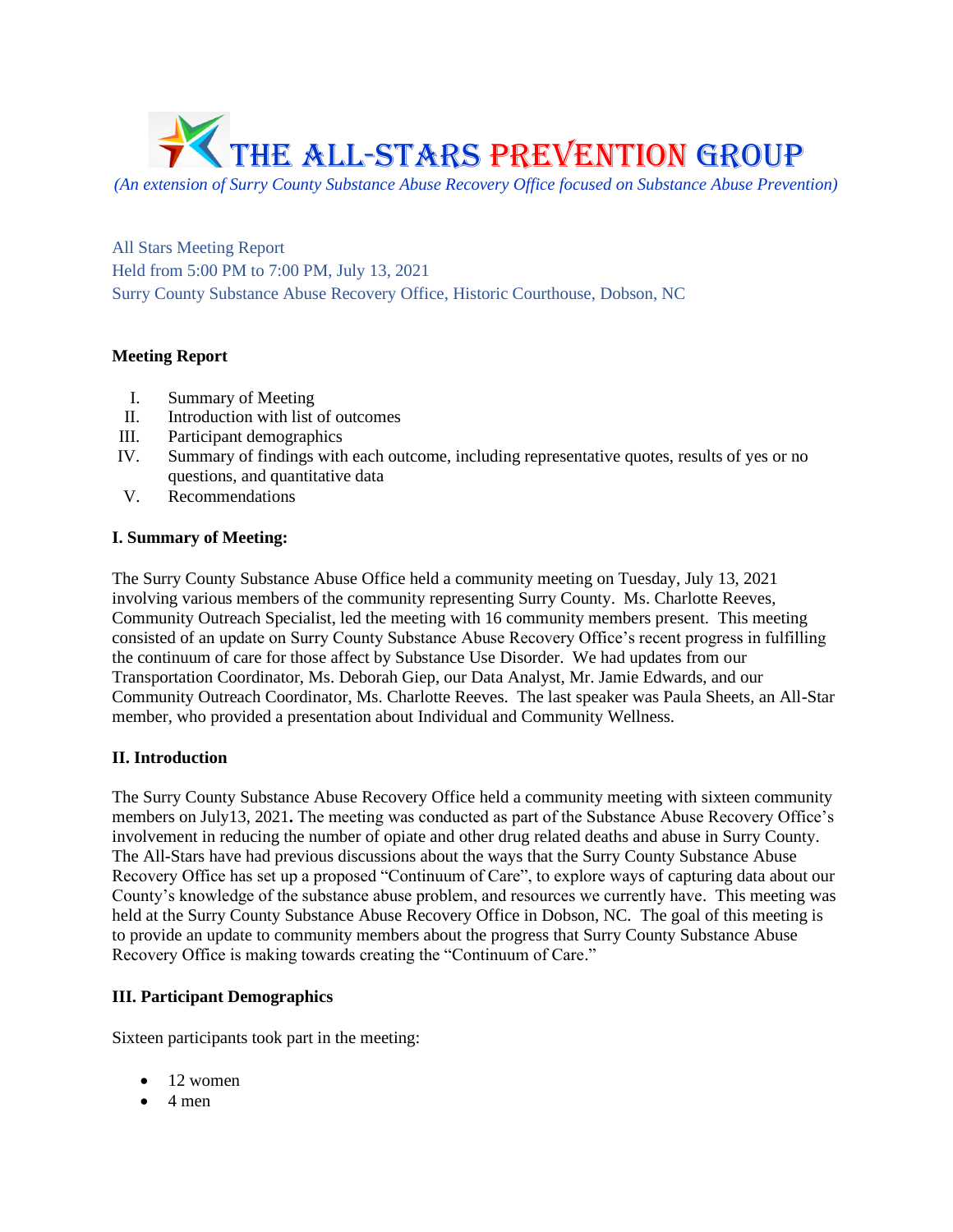### **IV. Participant Perspectives**

- **Perspective 1:** Charlotte Reeves began the meeting by welcoming everyone and asking them to get some food to eat while having the meeting. Ms. Reeves welcomed the group and discussed the agenda for the meeting. She noted that Jennifer Sinacore and herself made the eggplant parmesan purchased by the Surry County Substance Abuse Recovery Office. She also thanked Mr. Manuel Borders, Karl Singletary, Paula Sheets, Melissa Mundy, and others for the food they brought to the meeting.
- **Perspective 2:** Ms. Deborah Giep spoke about the progress of the transportation program. She provided the group with current statistics about how many miles have been driven and how many people have been helped by providing them transportation to treatment. She also discussed some of the hardships the program is facing regarding riders not being there at their appointed pick up time or being a "No Show."
- **Perspective 3:** Mr. Jamie Edwards discussed the addition of a monthly newsletter by Surry County Substance Abuse Recovery Office. He discussed what the newsletter contained, which is monthly statistics and updates from different departments, such as Prevention, Transportation, the Intervention Team, and Data Analysis of substance use information in Surry County. We spoke about putting a section in the newsletter which updates readers about the monthly All-Stars Meetings. He requested that anyone who is not receiving the newsletter can contact Charlotte Reeves, [reevesc@co.surry.nc.us](mailto:reevesc@co.surry.nc.us) to request your name be added to the Master Email Listing. Mr. Edwards also discussed with the group what topics will be analyzed in our County's Real Time Substance Abuse Dashboard that will be posted on surrycountycares.com and updated monthly.
- **Prevention 4:** Ms. Charlotte Reeves spoke next giving the group a Prevention Activities Update. This summer there are at least (3) activities, in which the sponsors have requested assistance from the All-Stars Prevention Group. They are: Equality in Action, a non-profit group who will be hosting an Informational Day on Substance Abuse for Children and Families at Riverside Park on July 31, 2021 from 2 pm – 6 pm; A community collaboration who is putting on Hope Fest on August 28, 2021 at Riverside Park from  $4 \text{ pm} - 7 \text{ pm}$ ; and Surry County Substance Abuse Recovery Office, who is celebrating Red Ribbon Week, October 23, 2021 – October 31, 2021, throughout Surry County and who anticipates hosting a "Teen Day" at Riverside Park sometime during this week. Red Ribbon Week is the largest substance abuse prevention awareness week in the United States. The Drug Enforcement Administration started the Red Ribbon Week after the death of Drug Enforcement Administration Special Agent Enrique "Kiki" Camarena, who in 1985, was brutally murdered by drug traffickers he was investigating in Mexico. After his death, people started wearing red ribbons to honor Kiki's sacrifice and to raise substance use prevention awareness.
- **Prevention 5:** Next, Mrs. Paula Sheets put on a presentation about Individual and Community Wellness. Ms. Sheets did an amazing job explaining the (8) dimensions of wellness to include: occupational, emotional, spiritual, environmental, financial, physical, social, and intellectual. She reviewed and defined each dimension. She also discussed mindfulness and meditation and did a practice exercise. Congratulations to Mrs. Paula Sheets on a successful and effective presentation.